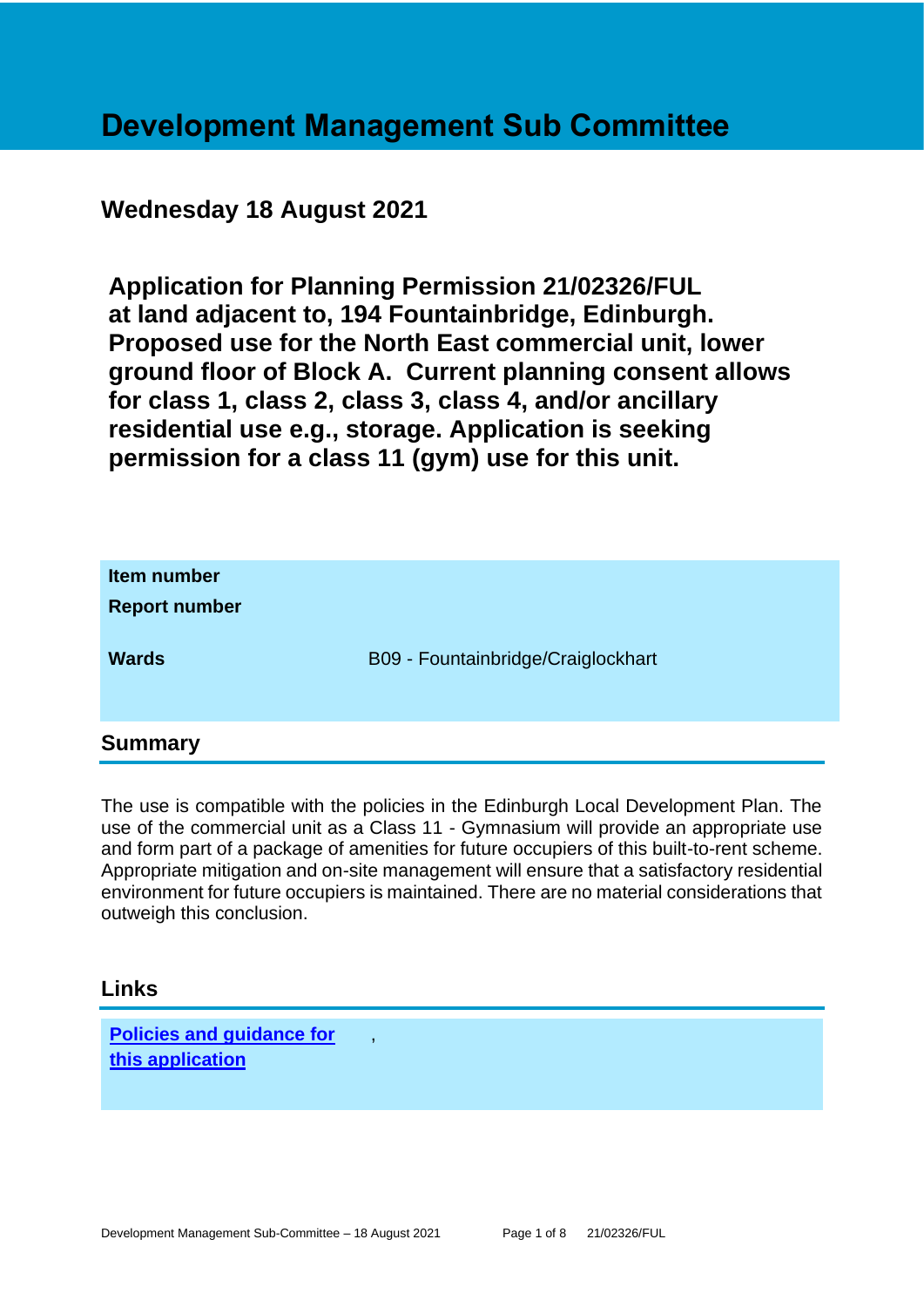# **Report**

**Application for Planning Permission 21/02326/FUL at land adjacent to, 194 Fountainbridge, Edinburgh Proposed use for the North East commercial unit, lower ground floor of Block A. Current planning consent allows for class 1, class 2, class 3, class 4, and/or ancillary residential use e.g., storage. Application is seeking permission for a class 11 (gym) use for this unit.**

### **Recommendations**

**1.1** It is recommended that this application be Granted subject to the details below.

### **Background**

### **2.1 Site description**

The proposal relates to a ground floor commercial unit within a nine-storey residential build-to-rent block currently under construction and nearing completion. The site is within the Fountainbridge area and south of the Western Approach Road.

### **2.2 Site History**

13 December 2016 - Planning Permission in principle granted for mixed use development including residential, Class 1 (Retail), Class 2 (Financial, Professional and other services), Class 3 (Food and Drink), Class 4 (Business), and/or Hotel/Class 7; Detailed matters included for the siting + maximum height of building blocks, points of vehicular access and egress, location of pedestrian routes, all detailed matters for the North block (Building A1), new public square and pavilion building - as amended. (Reference 15/02892/PPP)

### **Main report**

### **3.1 Description of the Proposal**

Use as Class 11 Gymnasium at ground floor level of flatted block.

### **3.2 Determining Issues**

Section 25 of the Town and Country Planning (Scotland) Act 1997 states - Where, in making any determination under the planning Acts, regard is to be had to the development plan, the determination shall be made in accordance with the plan unless material considerations indicate otherwise.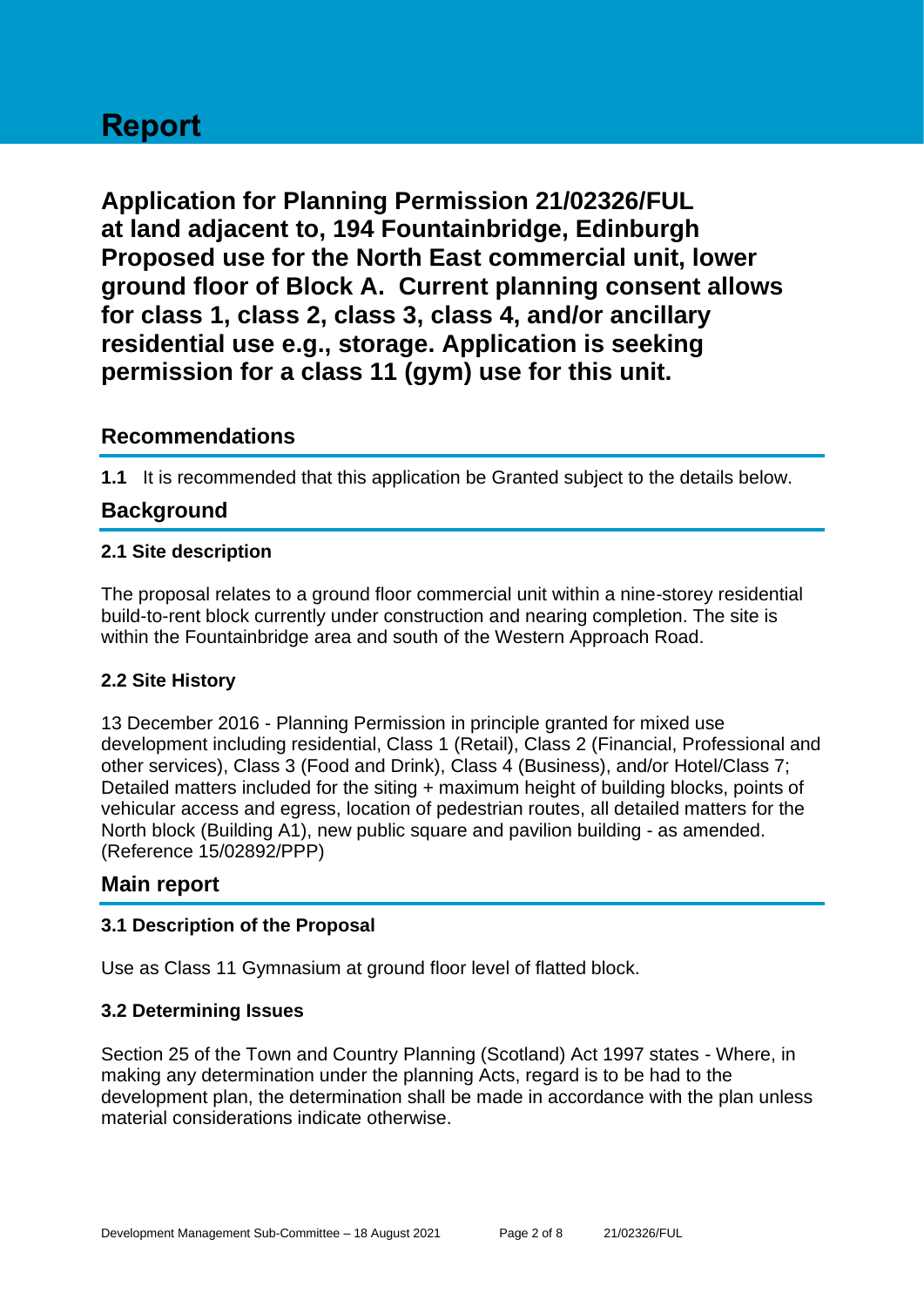Do the proposals comply with the development plan?

If the proposals do comply with the development plan, are there any compelling reasons for not approving them?

If the proposals do not comply with the development plan, are there any compelling reasons for approving them?

### **3.3 Assessment**

To address these determining issues, the Committee needs to consider whether:

- a) the principle of the proposal is acceptable in this location;
- b) the proposal will result in an unreasonable loss of neighbouring amenity and
- c) any comments have been addressed.

### a) Principle of Development

Policy Ret 8 Entertainment and Leisure Developments - Other Locations of the Edinburgh Local Development Plan supports entertainment and leisure proposals within the city centre that are accessible by a choice of transport modes and compatible with the surrounding uses.

The application site is within the city centre as defined in the LDP. It is within the Fountainbridge CC3 proposal in the LDP. Within the city centre an appropriate mix of uses that enhance its character, attractiveness and vitality of the city centre are supported. The use of the ground floor unit as a gymnasium will maintain an active frontage to the street and form part of a package of amenities for future residents of this build-to-rent scheme. The proposal is consistent with the requirements of the CC3 Fountainbridge development principles. Accordingly, the use of the ground floor as a Class 11 Gymnasium is acceptable subject to compliance with other relevant policies in the LDP.

### b) Residential Amenity

Policy Des 5 Development Design - Amenity supports development that will maintain acceptable levels of amenity for future occupiers in relation to noise.

Environmental protection has been consulted and advised they object to the application based on the impact on noise for future residents from the gymnasium. Gymnasiums have the potential to create noise through users, machine noise and vibration using free weights. The noises are difficult to mitigate and control using conditions. As there are residential properties directly above the gym, the proposal has potential to affect their residential amenity.

The applicant has employed an acoustician to advise on measures that will impede sound travelling to the apartments above with acoustic treatments to the floors, walls and ceilings. The scheme is built-to-rent and the whole building controlled through a single owner with 24-hour management on site. Accordingly, they will be able to resolve any amenity issues and it is within their interest to maintain a satisfactory residential environment for future occupiers.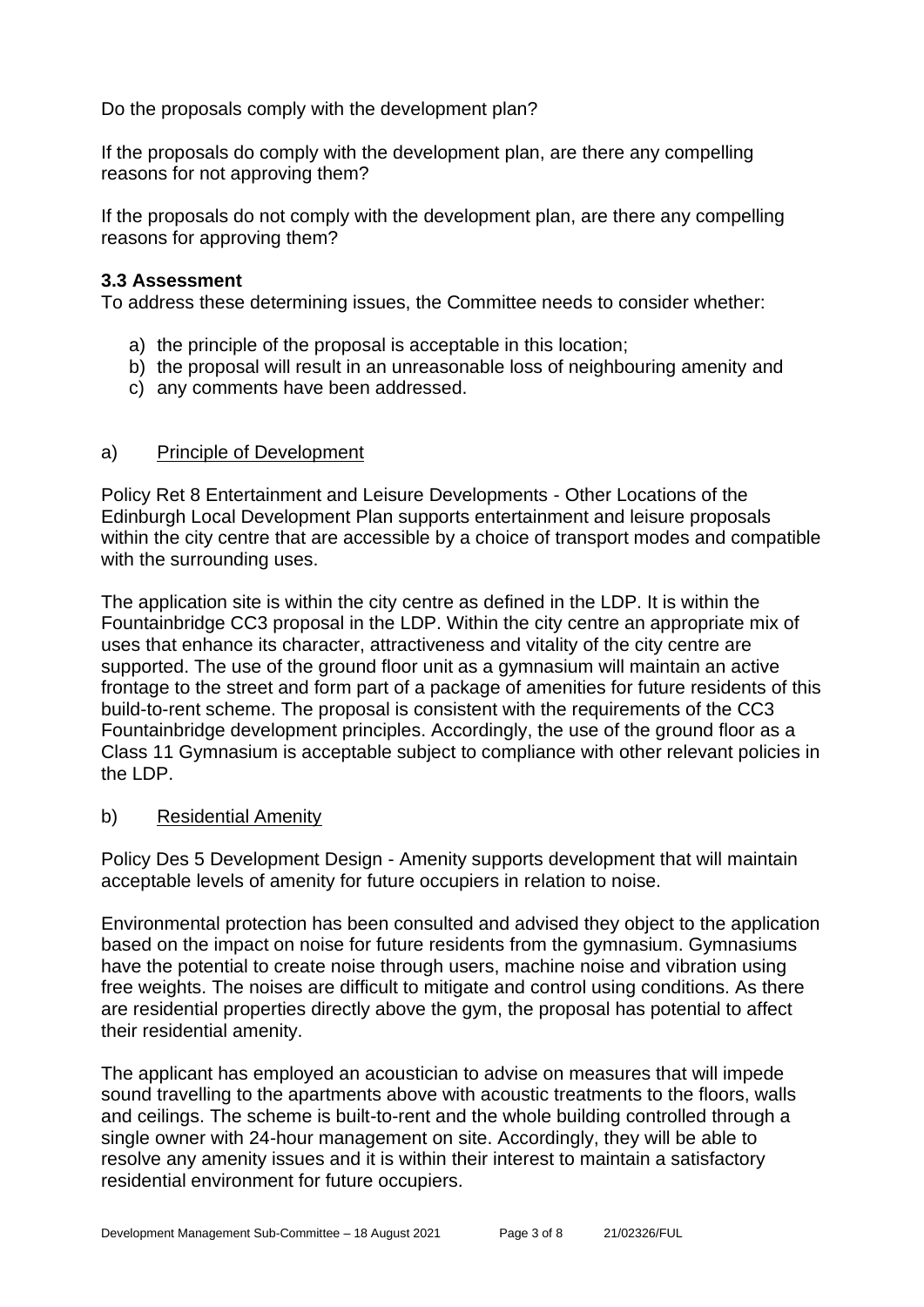A condition is recommended to secure acoustic mitigation measures. A further condition is recommended to restrict the use to gymnasium and not the wider uses possible under Class 11 of the Town and Country Planning Use Classes (Scotland) Order 1997. Accordingly, subject to appropriate mitigation and on-site management, a satisfactory residential environment will be maintained in accordable with policy Des 5.

#### c) Public comment

No comments received

It is recommended that this application be Granted subject to the details below.

#### **3.4 Conditions/reasons/informatives**

#### **Conditions :-**

- 1. Notwithstanding the provisions of the Town and Country Planning Use Classes (Scotland) Order 1997, the property shall be used solely as a gymnasium and for no other purpose.
- 2. Details of appropriate noise mitigation of the gymnasium are to be submitted and approved by the planning authority. The approved mitigation measures are to be implemented prior to the operation of the unit as a gymnasium.

#### **Reasons**: -

- 1. In order to safeguard the amenity of neighbouring residents and other occupiers.
- 2. In order to safeguard the amenity of neighbouring residents and other occupiers.

### **Informatives**

It should be noted that:

- 1. The development hereby permitted shall be commenced no later than the expiration of three years from the date of this consent.
- 2. No development shall take place on the site until a 'Notice of Initiation of Development' has been submitted to the Council stating the intended date on which the development is to commence. Failure to do so constitutes a breach of planning control, under Section 123(1) of the Town and Country Planning (Scotland) Act 1997.
- 3. As soon as practicable upon the completion of the development of the site, as authorised in the associated grant of permission, a 'Notice of Completion of Development' must be given, in writing to the Council.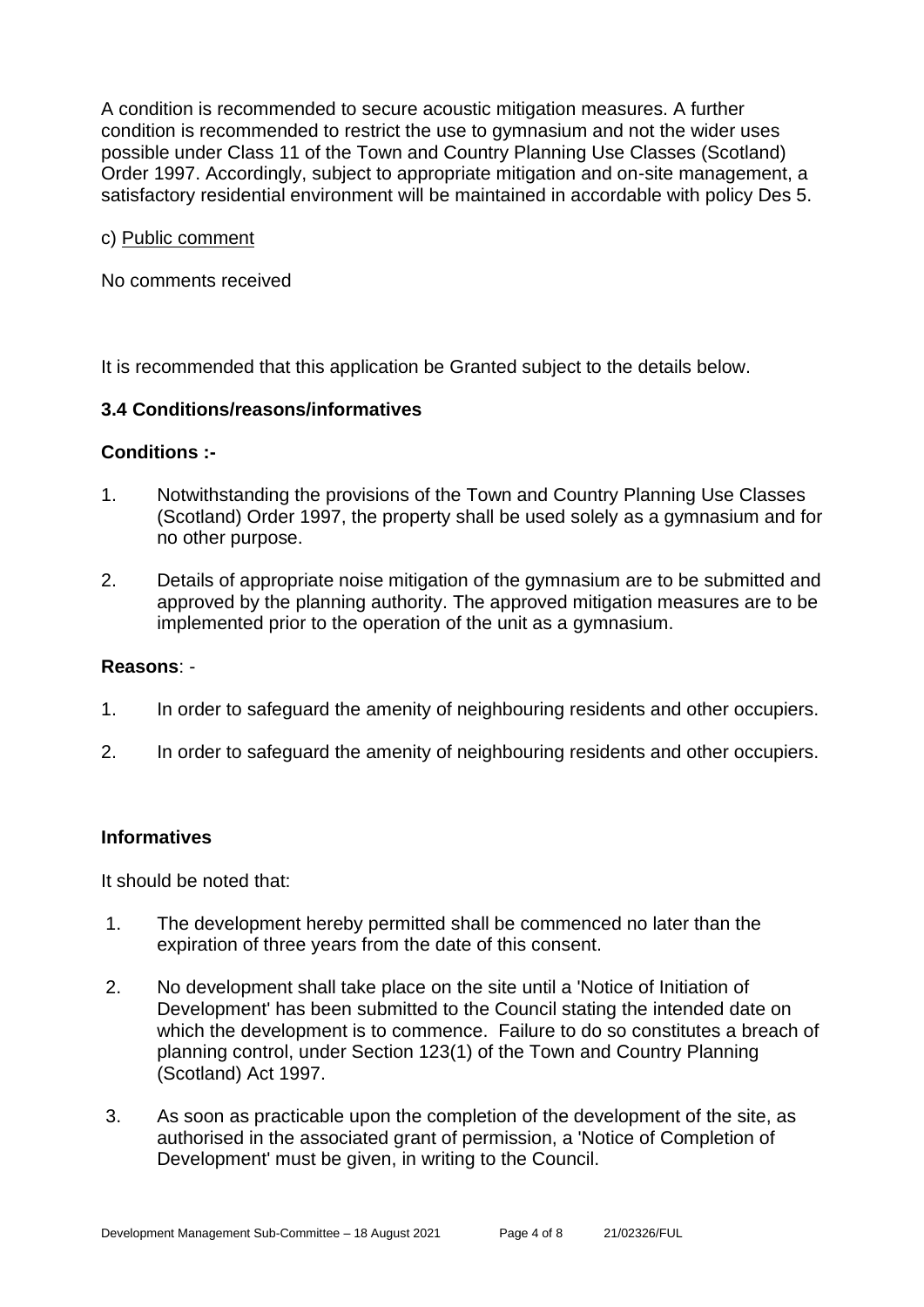### **Financial impact**

### **4.1 The financial impact has been assessed as follows:**

There are no financial implications to the Council.

### **Risk, Policy, compliance and governance impact**

**5.1** Provided planning applications are determined in accordance with statutory legislation, the level of risk is low.

### **Equalities impact**

#### **6.1 The equalities impact has been assessed as follows:**

The application has been assessed and has no impact in terms of equalities or human rights.

### **Sustainability impact**

### **7.1 The sustainability impact has been assessed as follows:**

This application is not subject to the sustainability requirements of the Edinburgh Design Guidance.

### **Consultation and engagement**

### **8.1 Pre-Application Process**

Pre-application discussions took place on this application.

### **8.2 Publicity summary of representations and Community Council comments**

No representations have been received.

### **Background reading/external references**

- To view details of the application go to
- [Planning and Building Standards online services](https://citydev-portal.edinburgh.gov.uk/idoxpa-web/search.do?action=simple&searchType=Application)
- [Planning guidelines](http://www.edinburgh.gov.uk/planningguidelines)
- [Conservation Area Character Appraisals](http://www.edinburgh.gov.uk/characterappraisals)
- [Edinburgh Local Development Plan](http://www.edinburgh.gov.uk/localdevelopmentplan)
- **[Scottish Planning Policy](http://www.scotland.gov.uk/Topics/Built-Environment/planning/Policy)**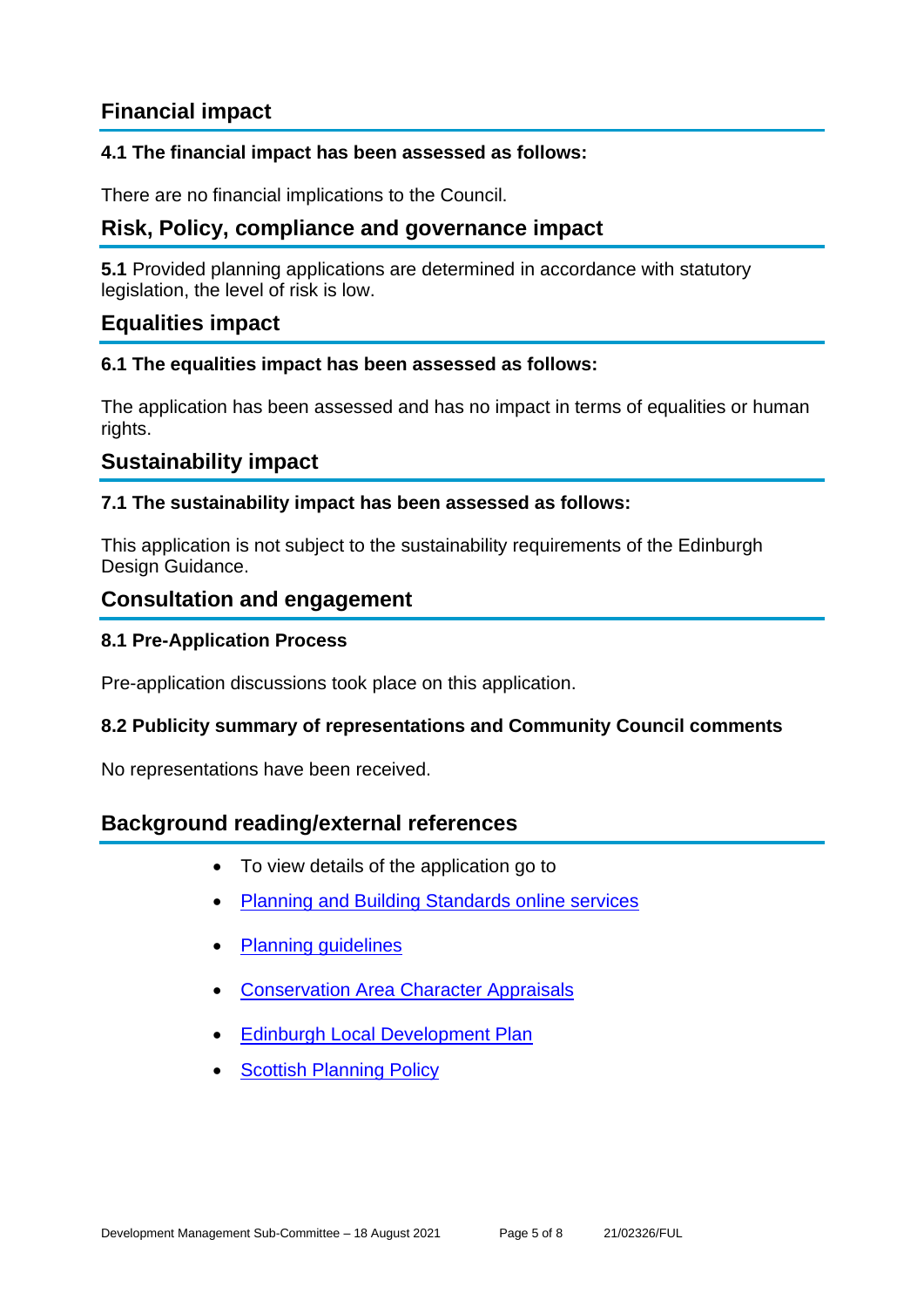| <b>Statutory Development</b><br><b>Plan Provision</b> | The site for development iis within the Fountainbridge<br>City Centre Propsal and is in the defined City Centre of<br>the Edinburgh Local Development Plan. |
|-------------------------------------------------------|-------------------------------------------------------------------------------------------------------------------------------------------------------------|
| Date registered                                       | 29 April 2021                                                                                                                                               |
| <b>Drawing numbers/Scheme</b>                         | $01 - 02$ ,                                                                                                                                                 |
|                                                       | Scheme 1                                                                                                                                                    |

### **David Givan**

Chief Planning Officer PLACE The City of Edinburgh Council

Contact: Elaine Campbell, Team manager E-mail:elaine.campbell@edinburgh.gov.uk

### **Links - Policies**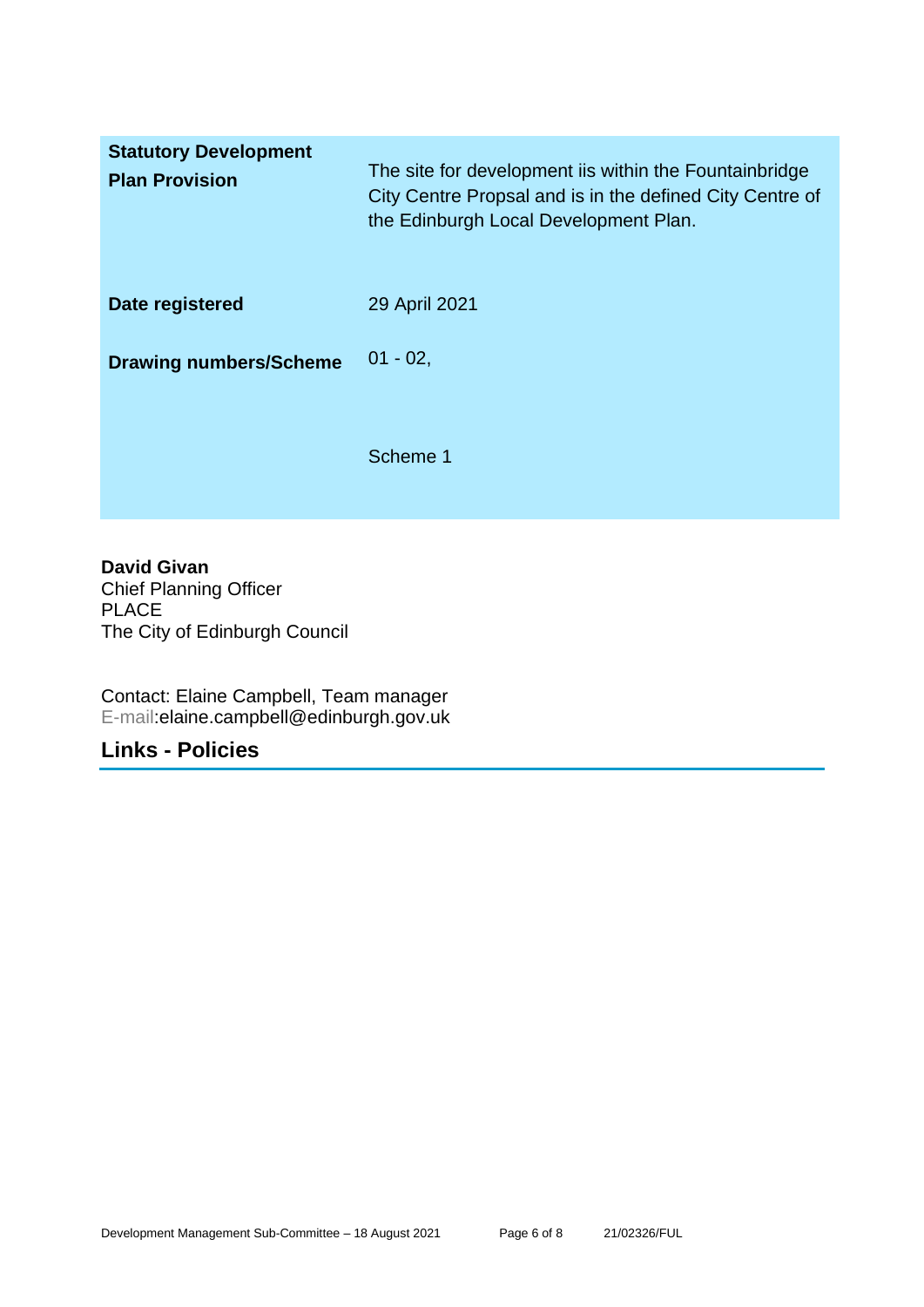# **Appendix 1**

**Application for Planning Permission 21/02326/FUL At Land Adjacent To , 194 Fountainbridge, Edinburgh Proposed use for the North East commercial unit, lower ground floor of Block A. Current planning consent allows for class 1, class 2, class 3, class 4, and/or ancillary residential use e.g. storage. Application is seeking permission for a class 11 (gym) use for this unit.**

### **Consultations**

### **Environmental Protection Response**

*I refer to the above and would advise that Environmental Protection has concerns relating the application and does not support the application.*

*The application proposes a Class 11 gymnasium premises below and adjacent to residential properties. The residential properties are directly above, structurally attached and immediately adjacent to the proposed gymnasium.* 

*Gymnasiums by their very nature cause significant noise (e.g. from loud, bass heavy, music, amplified shouting during fitness classes or the tonal drone of an exercise bike)*  and vibration (e.g. from the use of free weights, weight machines or movement of *patrons). Such noise and vibration issues are extremely difficult to mitigate when the building is so close to or structurally attached to residential properties. Noise can travel up through the floor from the gym to the residential property or via the noise escaping from the gym to the outside then entering the residential properties through windows or facades.* 

*Environmental Protection is concerned that the Council will receive complaints relating to the gym activities and indeed have done on a number of occasions in the past from other gyms which are not as close as the two parties will be in this situation.*

*In addition, the application is seeking to site a Class 11 premises directly below residential properties. Class 11 can include a discotheque, dance hall and concert hall which are all extremely incompatible within residential buildings. Should the gymnasium be granted, the premises will not require any further planning permission should it decide to change operations into one of these other incompatible uses.*

*Environmental Protection is concerned that should a Class 11 gymnasium be sited in this position it is likely to impact upon the residential amenity of the structurally attached*  residential properties. Environmental Protection therefore recommends that the *application be refused.*